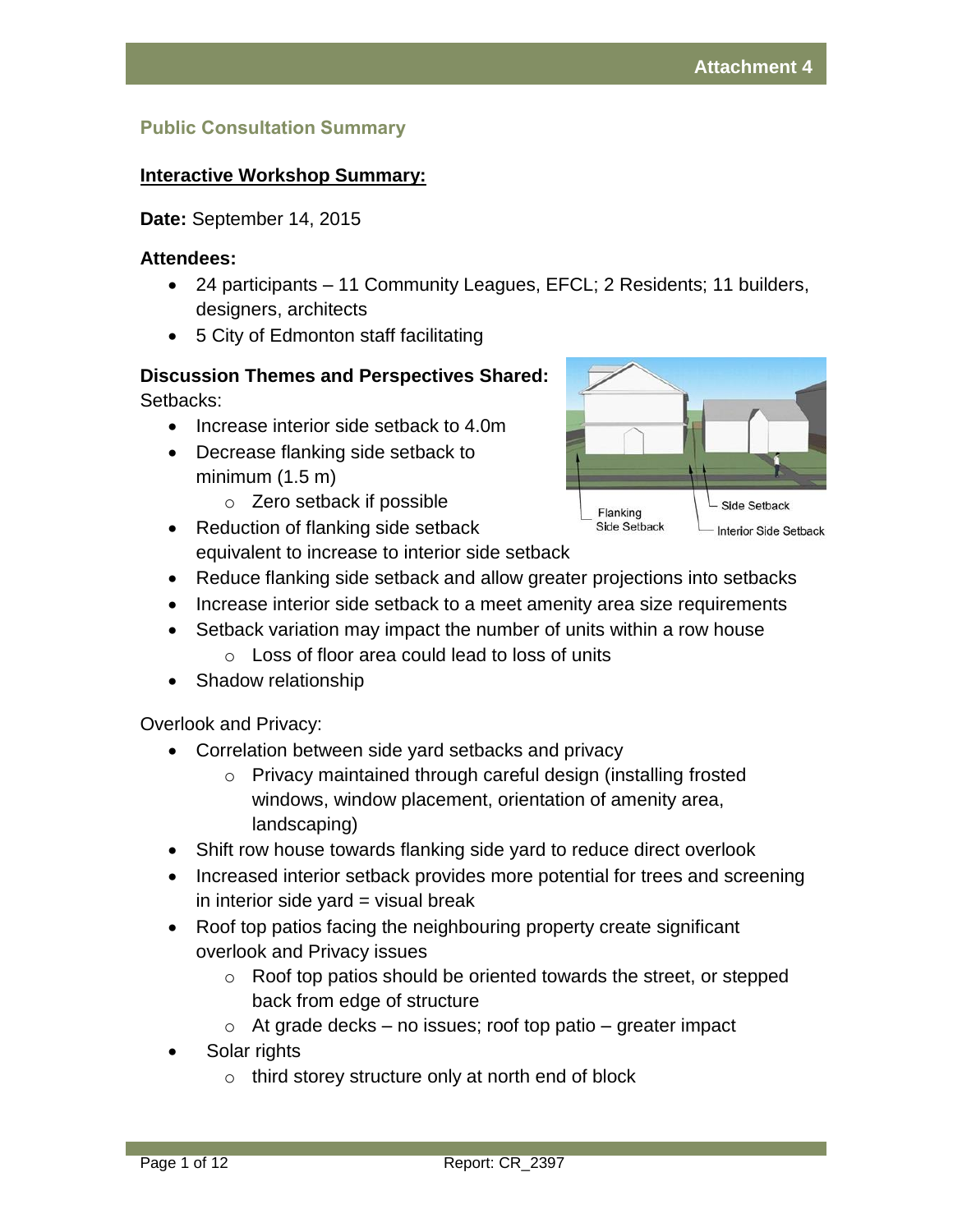Architectural Interest:

- Make each unit distinct (individually defined units)
	- o Materials, colour, texture, staggering units, non-repetitive window spacing, variation in roof lines, articulation, window trim
- Greater emphasis on requiring architectural features on interior side yard façade
- Landscaping can be used not to replace but to further enhance architectural interest along interior side yard
	- o Trees, shrubs, gardens

Amenity Area:

- Amenity area is a necessity in order to encourage families to live in row houses
- At grade amenity area should be encouraged/prioritized family oriented
- Current dimensional requirements (Section 47.5) are too restrictive
	- $\circ$  Section 47.5 Neither the width nor the length of any Private Outdoor Amenity Area shall be less than 4.0 m, except that if it is provided above the first Storey the minimum dimensions shall be 3.0 m.
	- $\circ$  Requirements should be area based (m2) rather than
		- **Minimum threshold for how long or wide space. ie: 3.0 m**
		- Checklist of amenity area requirements as usable dimensions (patio space, BBQ, seating, patio fuirniture)
	- o Area based requirement provides greater flexibility
- Rooftop amenity areas should be discouraged to prevent overlook into neighbours amenity area
- Fenced off private amenity area and walkway
- Allow roof top amenity area, keep oriented towards street
	- $\circ$  Roof top patios provide additional flexibility in providing usable amenity space
- Consider shadowing on subject site and neighbour's amenity area
- Front yard is an acceptable location for amenity area
	- o Except along major streets
	- o Low borders/hedges/fences
- Middle unit stretch their yard area
- Permit amenity area on top of garages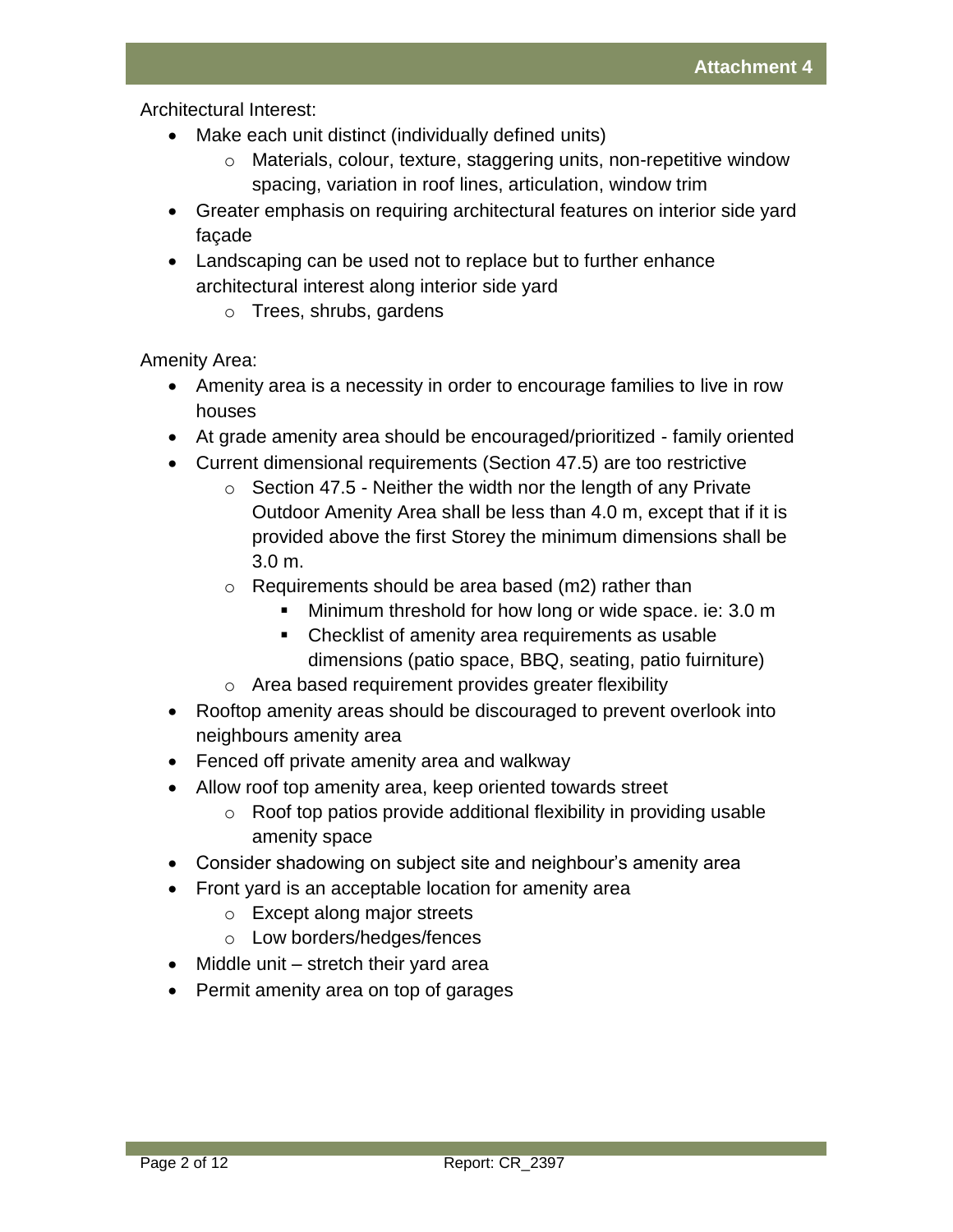## **Edmonton Insight Community:**



**Question 1:** Currently, Zoning Bylaw 12800 allows Row Housing in the (RF3) Small Scale Infill Development Zone to be located at least 1.2m (4 feet) from the neighbouring lot's property line. Considering the current 1.2m (4 feet) side setback standard, please rate your level of agreement that this distance is adequate.

|                            | Total |
|----------------------------|-------|
| Total                      | 1493  |
| Strongly agree             | 7%    |
| Agree                      | 23%   |
| Neither agree nor disagree | 18%   |
| <b>Disagree</b>            | 26%   |
| Strongly disagree          | 13%   |
| Don't know                 | 13%   |

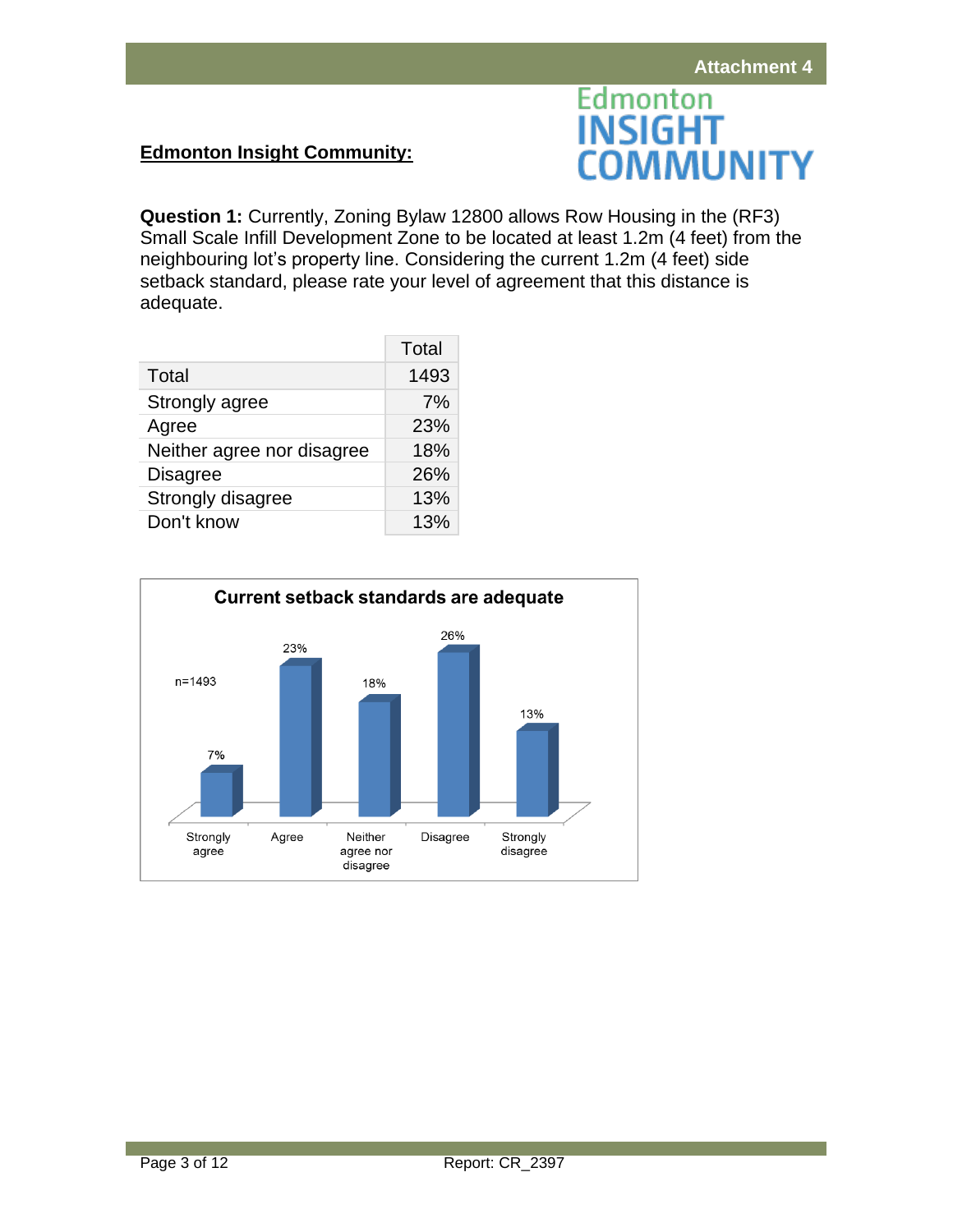**Question 2:** Do you believe the current minimum interior side setback should be increased?

|            | Total |
|------------|-------|
| Total      | 580   |
| Yes        | 93%   |
| No         | 4%    |
| Don't know | 3%    |

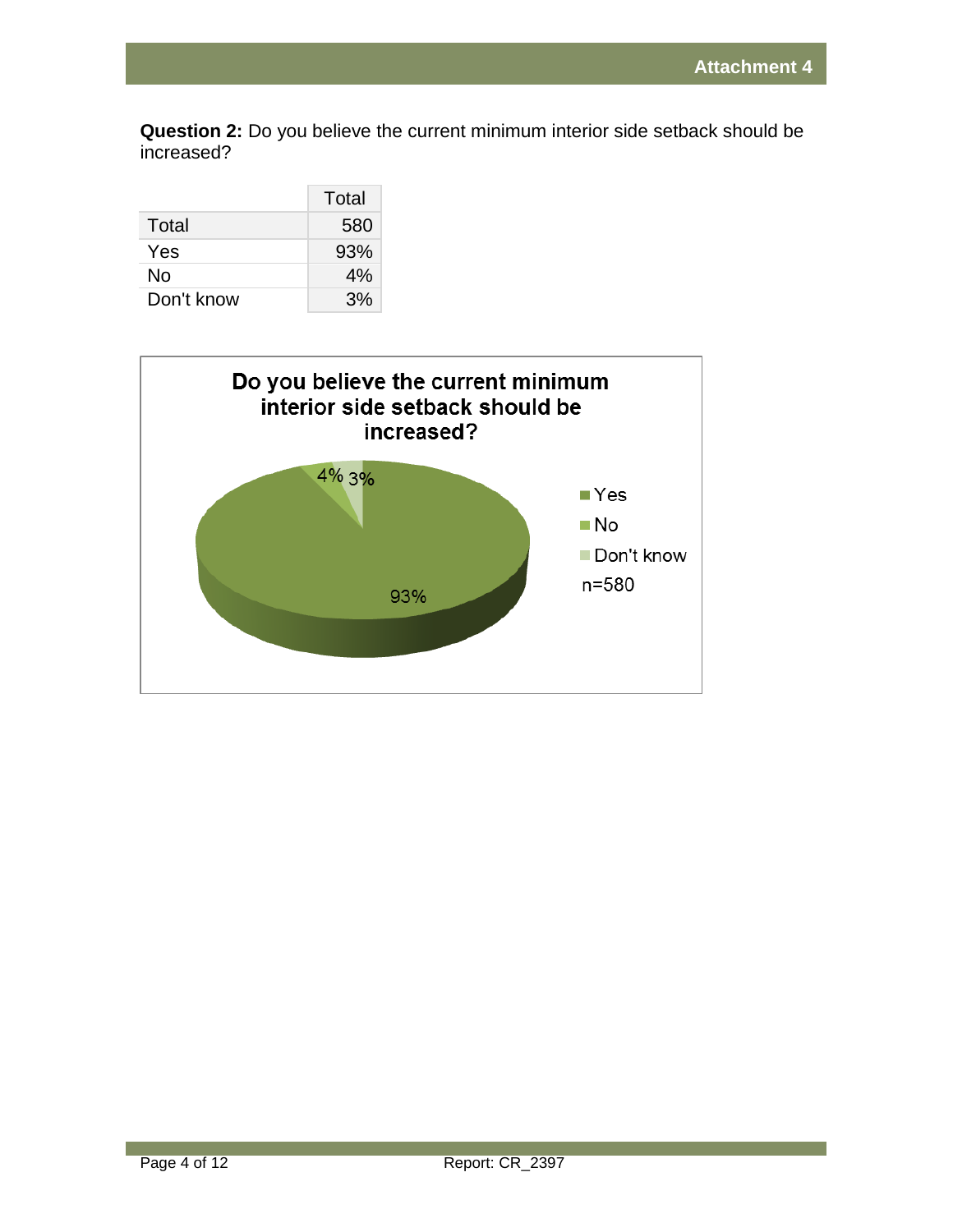**Question 3**: In order to accommodate a larger interior setback, a corresponding reduction in the flanking setback is proposed. Of the options presented, which of the options do you believe provides a sufficient interior side setback, while maintaining an adequate flanking side setback?

|                                                                                                                                                       | Total |
|-------------------------------------------------------------------------------------------------------------------------------------------------------|-------|
| Total                                                                                                                                                 | 539   |
| Option 1: Interior side setback increased by 0.8m from 1.2m to 2.0m (6.5)<br>feet) Flanking side setback reduced by 0.5m from 2.5m to 2.0m (6.5 feet) | 17%   |
| Option 2: Interior side setback increased by 1.3m from 1.2m to 2.5m (8)<br>feet) Flanking side setback reduced by 0.5m from 2.5m to 2.0m (6.5 feet)   | 27%   |
| Option 3: Interior side setback increased by 1.8m from 1.2m to 3.0m (10)<br>feet) Flanking side setback reduced by 0.5m from 2.5m to 2.0m (6.5 feet)  | 42%   |
| Option 4: None of the above                                                                                                                           | 14%   |

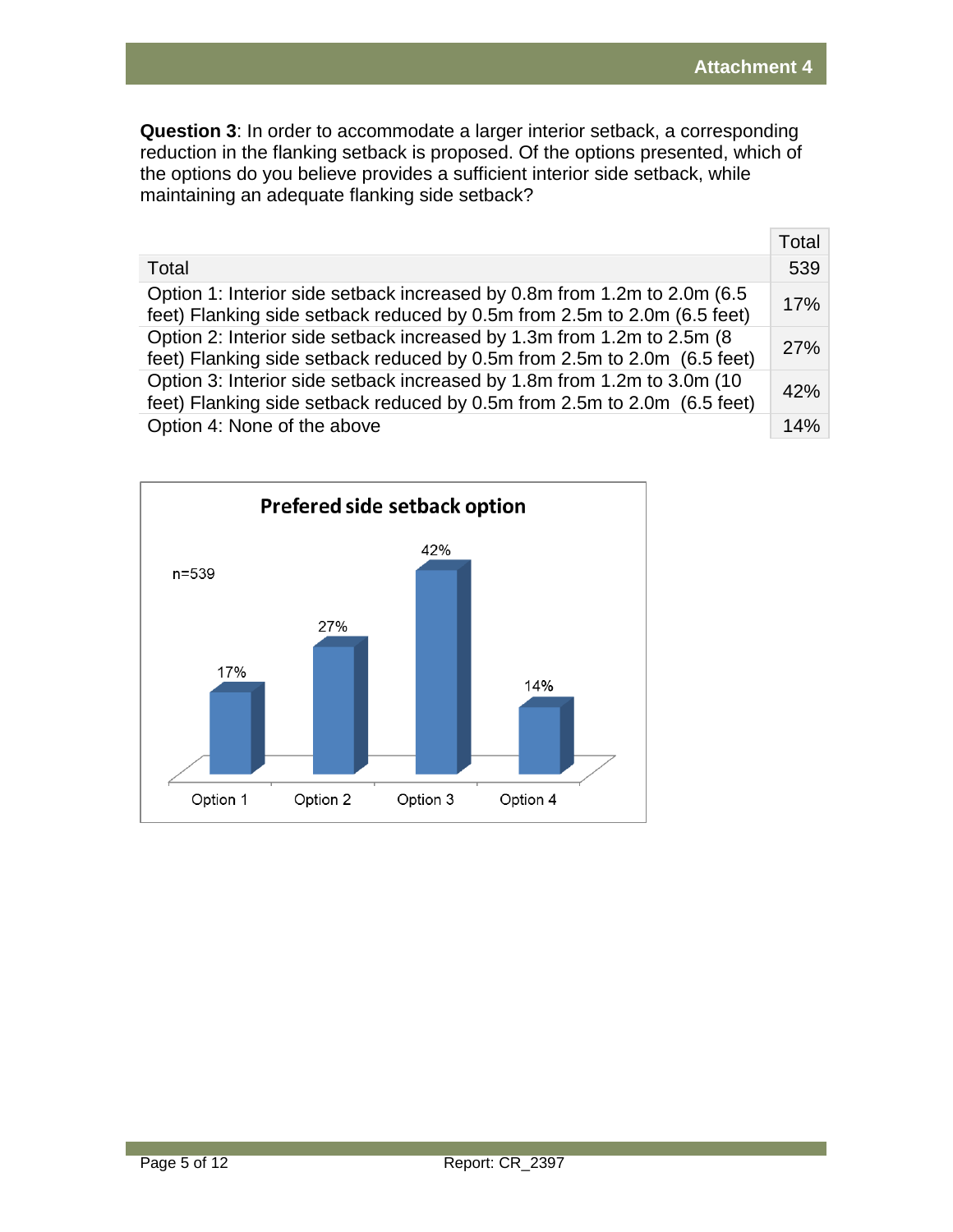**Question 4:** The front yard is a suitable location for an amenity space such as a play area or patio?

|                            | Total |
|----------------------------|-------|
| Total                      | 1493  |
| <b>Strongly Agree</b>      | 14%   |
| Agree                      | 44%   |
| Neither agree nor disagree | 17%   |
| <b>Disagree</b>            | 12%   |
| Strongly disagree          | 5%    |
| Don't know                 | ጸ%    |

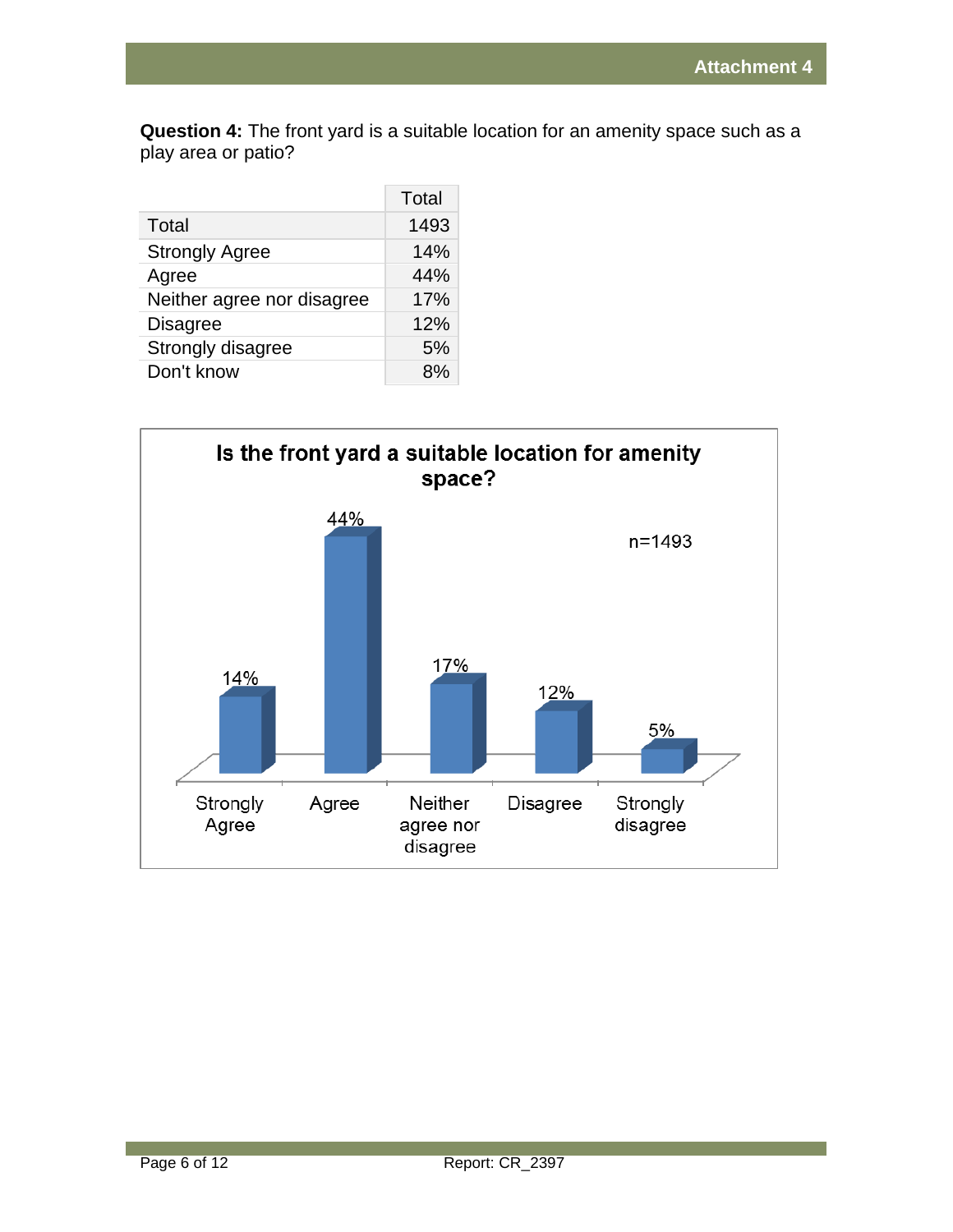**Question 5:** Considering the addition of architectural features or treatments, such as roof lines, window trim, landscaping, please rate your level of agreement that these features should be encouraged along the back wall of row housing to improve the visual appeal of the interior yard space.

|                            | Total |
|----------------------------|-------|
| Total                      | 1493  |
| <b>Strongly Agree</b>      | 27%   |
| Agree                      | 44%   |
| Neither agree nor disagree | 17%   |
| <b>Disagree</b>            | 3%    |
| Strongly disagree          | 2%    |
| Don't know                 | $7\%$ |

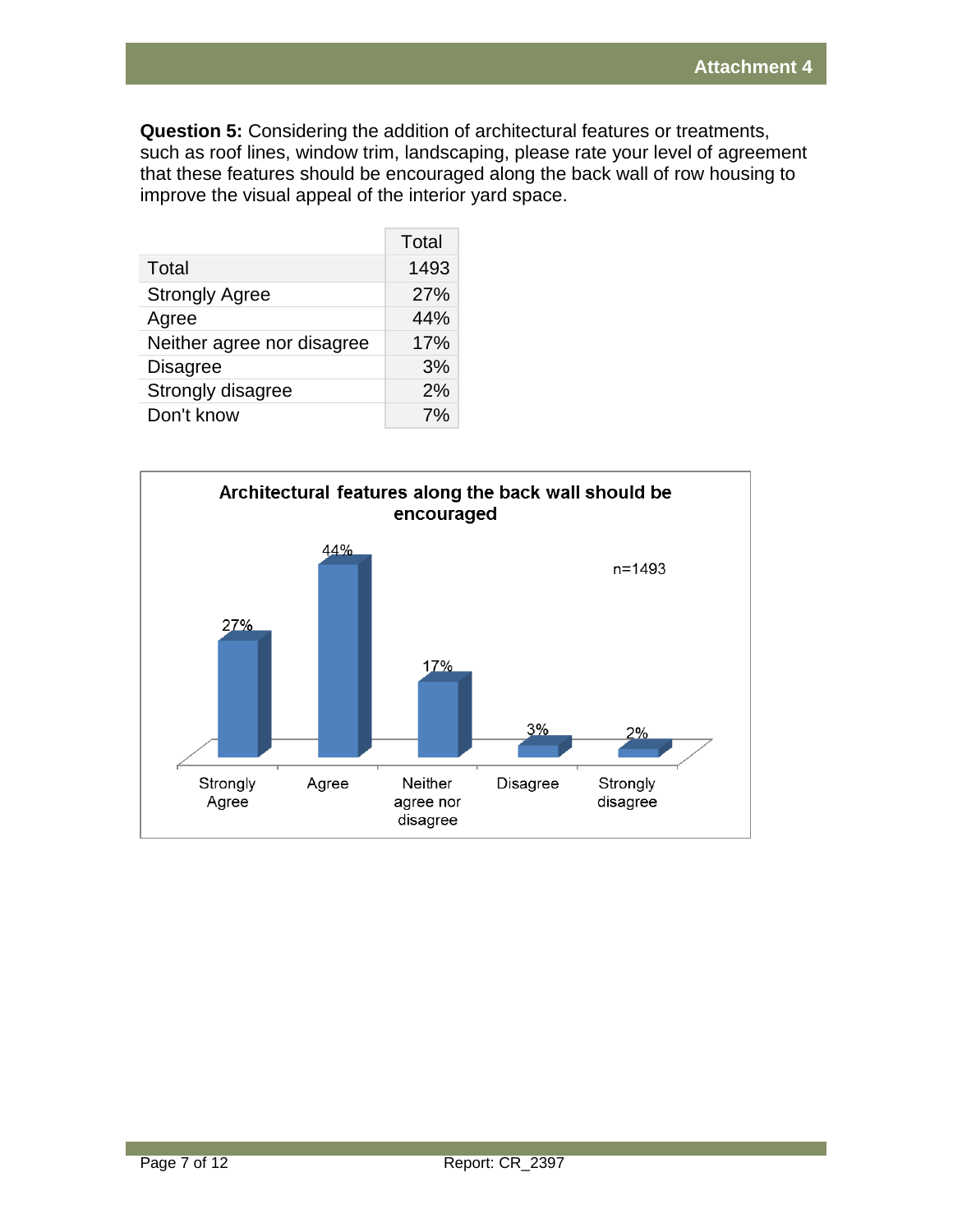# **Public Survey:**



**Question 1:** Currently, Zoning Bylaw 12800 allows Row Housing in the (RF3) Small Scale Infill Development Zone to be located at least 1.2m (4 feet) from the neighbouring lot's property line. Considering the current 1.2m (4 feet) side setback standard, please rate your level of agreement that this distance is adequate.

|                            | Total |
|----------------------------|-------|
| Total                      | 88    |
| Strongly agree             | 11%   |
| Agree                      | 15%   |
| Neither agree nor disagree | 10%   |
| <b>Disagree</b>            | 28%   |
| Strongly disagree          | 31%   |
| Don't know                 | 5%    |

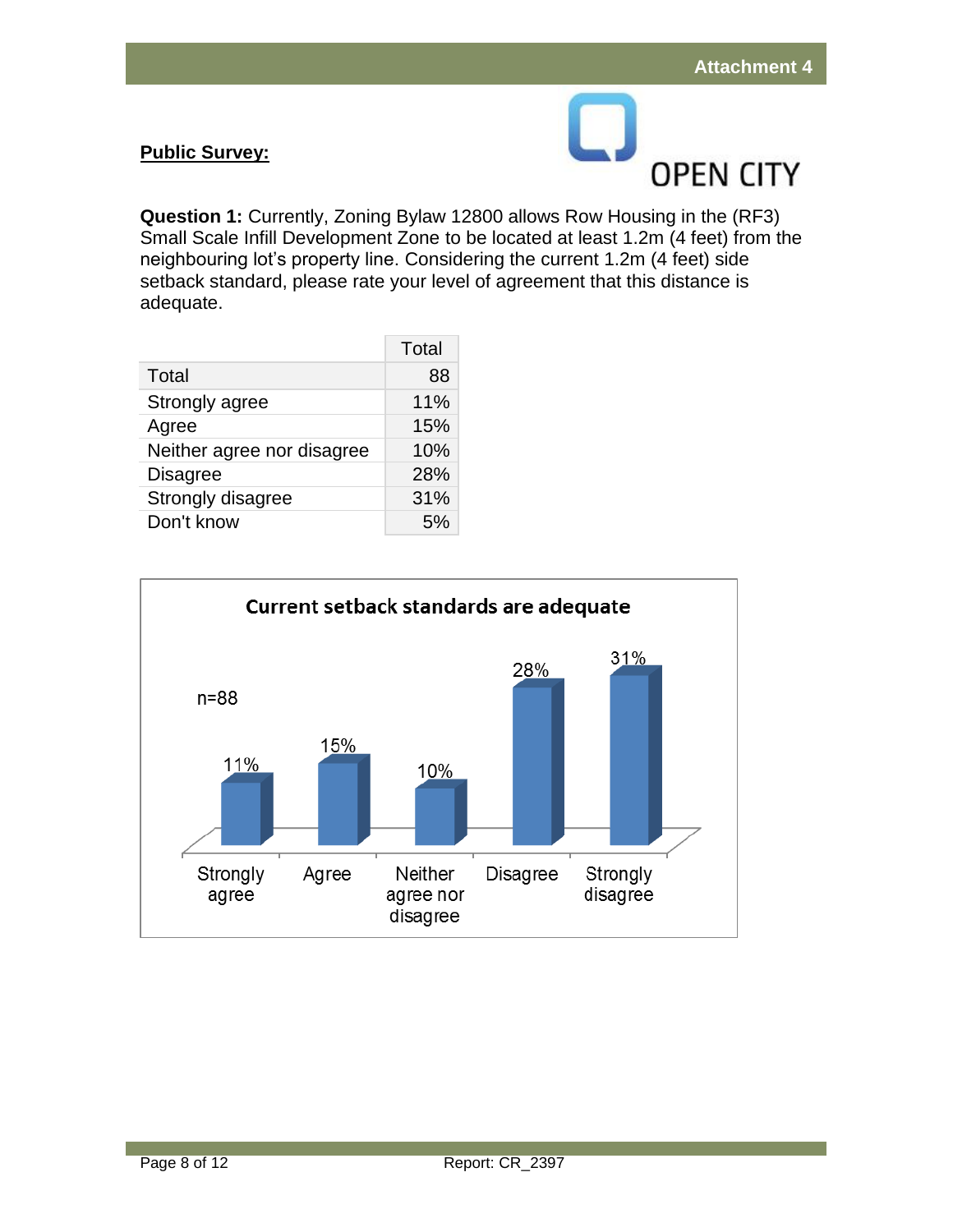**Question 2:** Do you believe the current minimum interior side setback should be increased?

|            | Total |
|------------|-------|
| Total      | 52    |
| Yes        | 90%   |
| No         | 6%    |
| Don't know | 4%    |

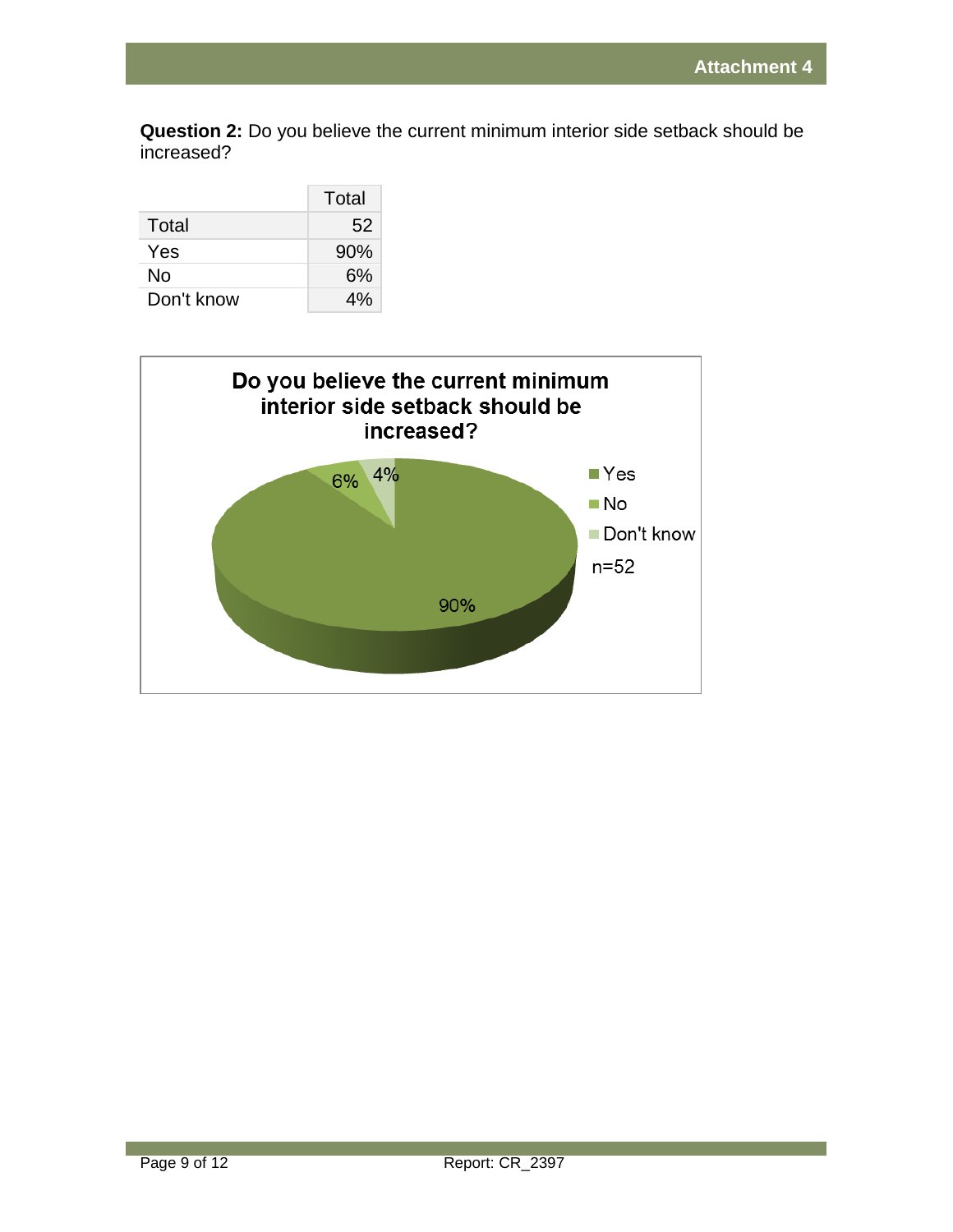**Question 3**: In order to accommodate a larger interior setback, a corresponding reduction in the flanking setback is proposed. Of the options presented, which of the options do you believe provides a sufficient interior side setback, while maintaining an adequate flanking side setback?

|                                                                                                                                                          | Total |
|----------------------------------------------------------------------------------------------------------------------------------------------------------|-------|
| Total                                                                                                                                                    | 47    |
| Option 1: Interior side setback increased by 0.8m from 1.2m to 2.0m (6.5)<br>feet) Flanking side setback reduced by 0.5m from 2.5m to 2.0m (6.5 feet)    | 11%   |
| Option 2: Interior side setback increased by 1.3m from 1.2m to 2.5m (8)<br>feet) Flanking side setback reduced by 0.5m from 2.5m to 2.0m (6.5)<br>feet)  | 26%   |
| Option 3: Interior side setback increased by 1.8m from 1.2m to 3.0m (10)<br>feet) Flanking side setback reduced by 0.5m from 2.5m to 2.0m (6.5)<br>feet) | 49%   |
| Option 4: None of the above                                                                                                                              | 15%   |

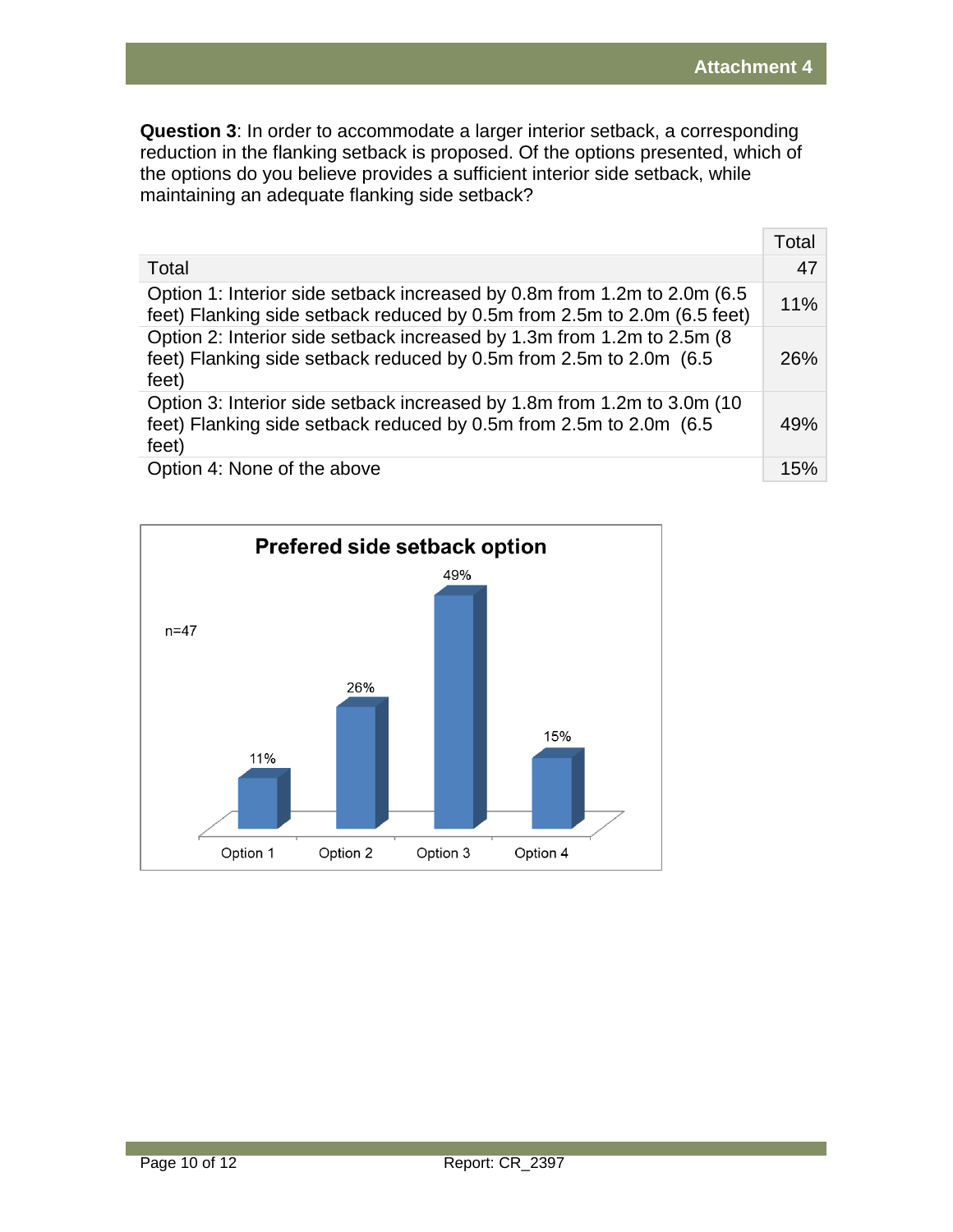**Question 4:** The front yard is a suitable location for an amenity space such as a play area or patio?

|                            | Total |
|----------------------------|-------|
| Total                      | 88    |
| <b>Strongly Agree</b>      | 27%   |
| Agree                      | 36%   |
| Neither agree nor disagree | 11%   |
| <b>Disagree</b>            | 13%   |
| Strongly disagree          | 11%   |
| Don't know                 | 1%    |